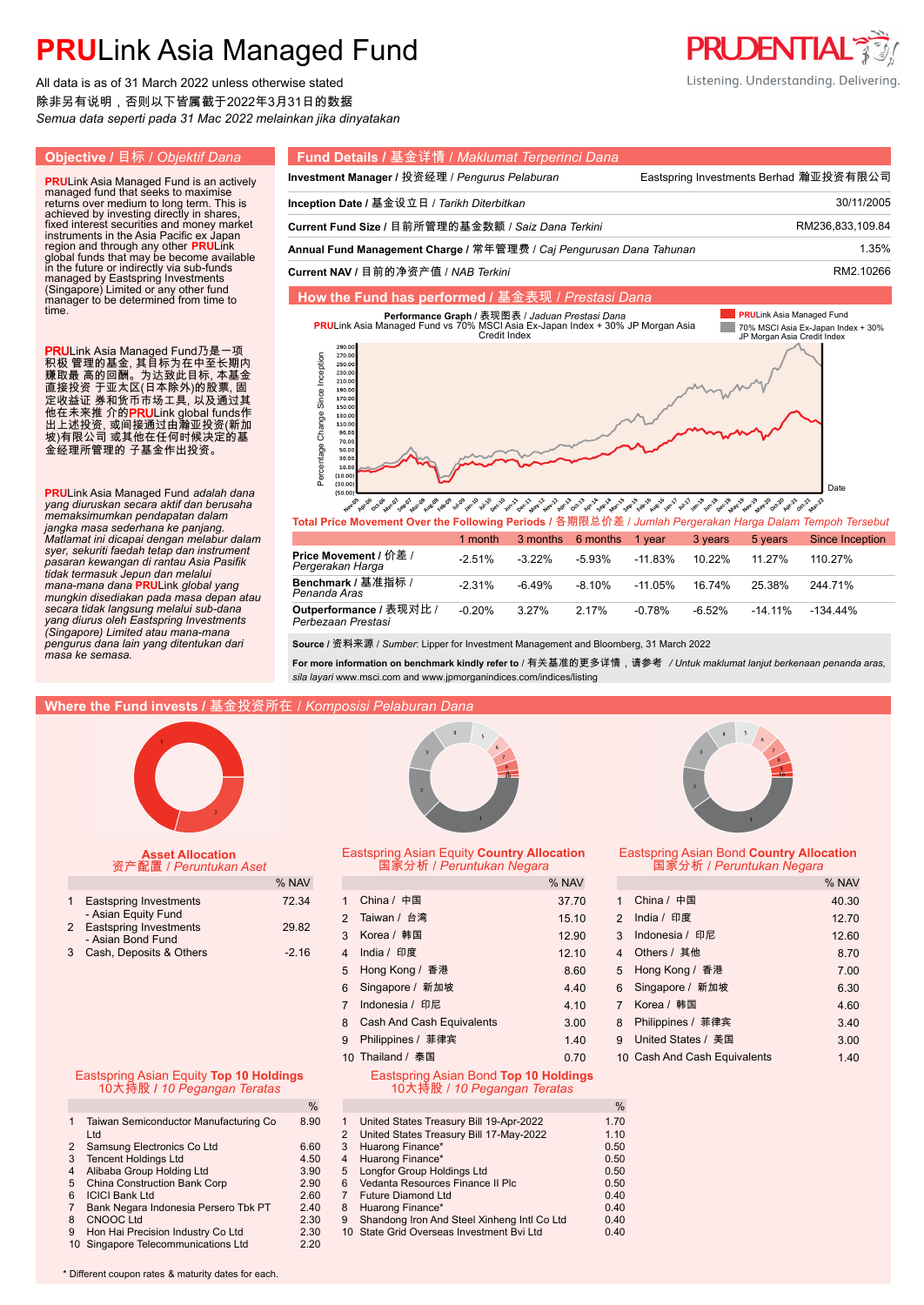All data is as of 31 March 2022 unless otherwise stated 除非另有说明,否则以下皆属截于2022年3月31日的数据 *Semua data seperti pada 31 Mac 2022 melainkan jika dinyatakan*

### **Monthly Update /** 每月简报 / *Peningkatan Bulanan*

### **Market Review /** 市场回顾 */ Tinjauan Bulanan*

### **Equity /** 股票市场 */ Ekuiti .*

Global equity markets rose in March but ended the first quarter of 2022 as the worst quarter since the COVID-19 pandemic. The ongoing Russia-Ukraine conflict and inflationary pressures as well as the ramp up of interest rates by major central banks continued to weigh on sentiment. Developed Market equities recovered some of their losses towards the end of March and posted positive returns, whereas Emerging Market equities underperformed in this tough environment. Sector wise, commodity- and energy-dominated markets rallied during the month, largely driven by the surging oil prices.

Asia ex Japan markets returned -2.9% in USD terms in March. China and Hong Kong equities returned -8.0% and -0.5% in USD terms respectively over the same period. China saw a surge in COVID-19 cases that led to stricter mobility restrictions and lockdown measures. As a result, its manufacturing PMI fell from 50.2 in February to 49.5 in March. This steepest rate of contraction in two years highlighted the urgency for more policy intervention to stabilise China's economy. Hong Kong's economy is also set to contract in 1Q22, breaking its four-quarter run of recovery. Meanwhile, Taiwan equities fell in March amid concerns over rising inflation and raw material prices. Taiwan also faced supply bottleneck headwinds, particularly in the technology sector.

ASEAN markets were among the outperformers in March, significantly outperforming Emerging Markets Asia, with gains led by Indonesia and Singapore markets. The Indonesia market benefitted from rising commodity prices as a net exporter while Singapore took bold steps in reopening domestically and globally. Philippines underperformed, weighed down by persistent foreign outflows and cautious sentiment offsetting the positive developments with Metro Manila 's continued easing of restrictions.

Elsewhere, India returned 3.6% in March following the declines seen amid rising oil and geopolitical tensions earlier. Most sectors ended the month higher, with Energy, Utilities, and Communication Services outperforming the benchmark. Only Consumer Discretionary and Consumer Staples ended in negative territory.

全球股市于3月份走高,但就2022年首季而言,却是自新冠肺炎疫情以来表现最糟糕的季度。持续演进的俄乌冲突和通胀压力,以及主要央行加息等因素继续打压市场 情绪。发达市场股市于3 月底收复部分失地并录得正回报;新兴市场股市则在此严峻环境下走势逊色。领域方面,在油价飙升推动下,由商品和能源主导的市场于月 内上涨。

亚洲除日本市场3月份以美元计下跌-2.9%。中国和香港股市同期以美元计分别走低-8.0%和-0.5%。中国新冠肺炎疫情死灰复燃,当局被迫采取更严厉的行动限制和封 锁等防疫措施。结果,其制造业采购经理人指数从 2 月份的 50.2下跌至3 月份的49.5,写下两年来最大的收缩幅度,凸显了政府需要采取更多政策干预来稳定中国经 。<br>济的紧迫性。香港经济也料于2022 年第一季度萎缩,打破连续四个季度的复苏势头。与此同时,台湾股市于3 月份走低,归咎于市场对通胀和原材料价格上涨的担 忧。台湾同样面临供应瓶颈方面的不利挑战,尤其是科技领域。

东盟市场3月份表现优异,由印尼和新加坡领涨,显著跑赢新兴市场亚洲。印尼作为净出口国在商品价格走高下受益;新加坡则采取果断措施全面重新开放国内外边 境。在外资持续外流和投资情绪谨慎拖累下,菲律宾表现逊色,抵消了马尼拉大都会持续放宽限制带来的积极发展。

另一方面,继较早前受到油价上涨和地缘政治紧张局势打击而走低后,印度市场3月份交出3.6%回酬。大部分领域以上涨姿态结束检讨月份下的交易,其中能源、公 用事业和通讯服务跑赢基准;同时只有可选消费和必需消费品以负值挂收。

*Pasaran ekuiti global meningkat pada Mac namun menamatkan suku pertama 2022 sebagai suku tahun terburuk sejak pandemik COVID-19. Konflik Rusia-Ukraine yang berterusan dan tekanan inflasi serta peningkatan kadar faedah oleh bank pusat utama terus menghimpit sentimen. Ekuiti Pasaran Maju menebus semula sebahagian kerugiannya pada akhir bulan Mac lalu mencatatkan pulangan positif, manakala ekuiti Pasaran Memuncul berprestasi rendah dalam persekitaran yang sukar ini. Meninjau pasaran dari segi sektor, pasaran komoditi dan pasaran yang didominasi tenaga meningkat pada bulan ini, sebahagian besarnya didorong oleh lonjakan harga minyak.*

*Pasaran Asia luar Jepun memulangkan -2.9% dalam terma USD pada bulan Mac. Ekuiti China dan Hong Kong masing-masing mencatat pulangan -8.0% dan -0.5% dalam terma USD dalam tempoh yang sama. China merekodkan lonjakan kes COVID-19 yang menggesa kepada sekatan pergerakan yang lebih ketat dan penutupan sempadan. Akibatnya, PMI pembuatannya jatuh daripada 50.2 pada Februari kepada 49.5 pada Mac. Kadar penguncupan paling curam dalam dua tahun ini menyerlahkan keperluan untuk lebih banyak campur tangan dasar bagi menstabilkan ekonomi China. Ekonomi Hong Kong juga dijangka menguncup pada 1Q22, mematahkan jangkaan pemulihan empat suku berturutan. Sementara itu, ekuiti Taiwan jatuh pada Mac di tengah-tengah kebimbangan mengenai kenaikan inflasi dan harga bahan mentah. Taiwan juga menghadapi masalah kesesakan bekalan, terutamanya dalam sektor teknologi.*

*Pasaran ASEAN adalah antara yang mencatat prestasi cemerlang pada Mac, mengatasi prestasi Pasaran Memuncul Asia secara ketara, dengan keuntungan diterajui oleh pasaran Indonesia dan Singapura. Pasaran Indonesia yang merupakan pengeksport bersih mendapat manfaat daripada kenaikan harga komoditi manakala Singapura mengambil langkah berani dengan membuka semula ekonomi domestik dan global. Filipina berprestasi rendah, dibebani oleh aliran keluar asing yang berterusan dan sentimen berhati-hati menimbal perkembangan positif dengan Metro Manila terus melonggarkan sekatan.*

*Di tempat lain, India mencatat pulangan 3.6% pada Mac berikutan penurunan yang dialami di tengah-tengah peningkatan harga minyak dan ketegangan geopolitik sebelum ini. Kebanyakan sektor mengakhiri bulan pada paras yang lebih tinggi, dengan pencapaian Tenaga, Utiliti dan Perkhidmatan Komunikasi mengatasi penanda aras. Hanya Pengguna Bukan Keperluan dan Pengguna Asasi berakhir di wilayah negatif.*

#### **Fixed Income /** 固定收益市场 */ Pendapatan Tetap*

The global bond market rout worsened in March, buffeted by macroeconomic concerns arising from Russia -Ukraine conflict, higher inflation, tightening monetary policy, as well as COVID lockdowns in China. Asian USD bonds did not escape the market rout unscathed with the JPMorgan Asian Credit index falling by 2.03%

The decline in the Asian USD bond market was driven mainly by the rise in US interest rates . At the March FOMC meeting, the US Federal Reserve ("Fed") raised its target range for the federal funds rate to 0.25% and 0.50% in a widely anticipated move as headline inflation in the country hit a 4 decades high, while growth remained resilient. Further to raising the federal funds rate, the median FOMC projection of the Fed Funds rate signalled a hawkish shift of the central bank with seven rate hikes expected by end of 2022 and four in 2023. The Fed also guided that it would soon decrease its holdings of Treasuries , agency debt and mortgage-backed securities.

Amid the monetary policy tightening and increasingly hawkish rhetoric by policymakers, the US Treasury (UST) yields continued to bear-flatten, with 2-year and 10-year UST yields jumping 90 bps and 51 bps in March to 2.33% and 2.34% respectively. The rise in 2-year yields, which are more sensitive to policy expectations, extended their increase since the start of 2022 to 160 bps. That represented the largest quarterly leap since 1984, when the Fed raised interest rates in increments of 50 bps or more.

In Asia, inflationary pressures in most Asian countries similarly showed signs of pick up , albeit at a more moderate pace compared to the US and Eurozone. Notably,

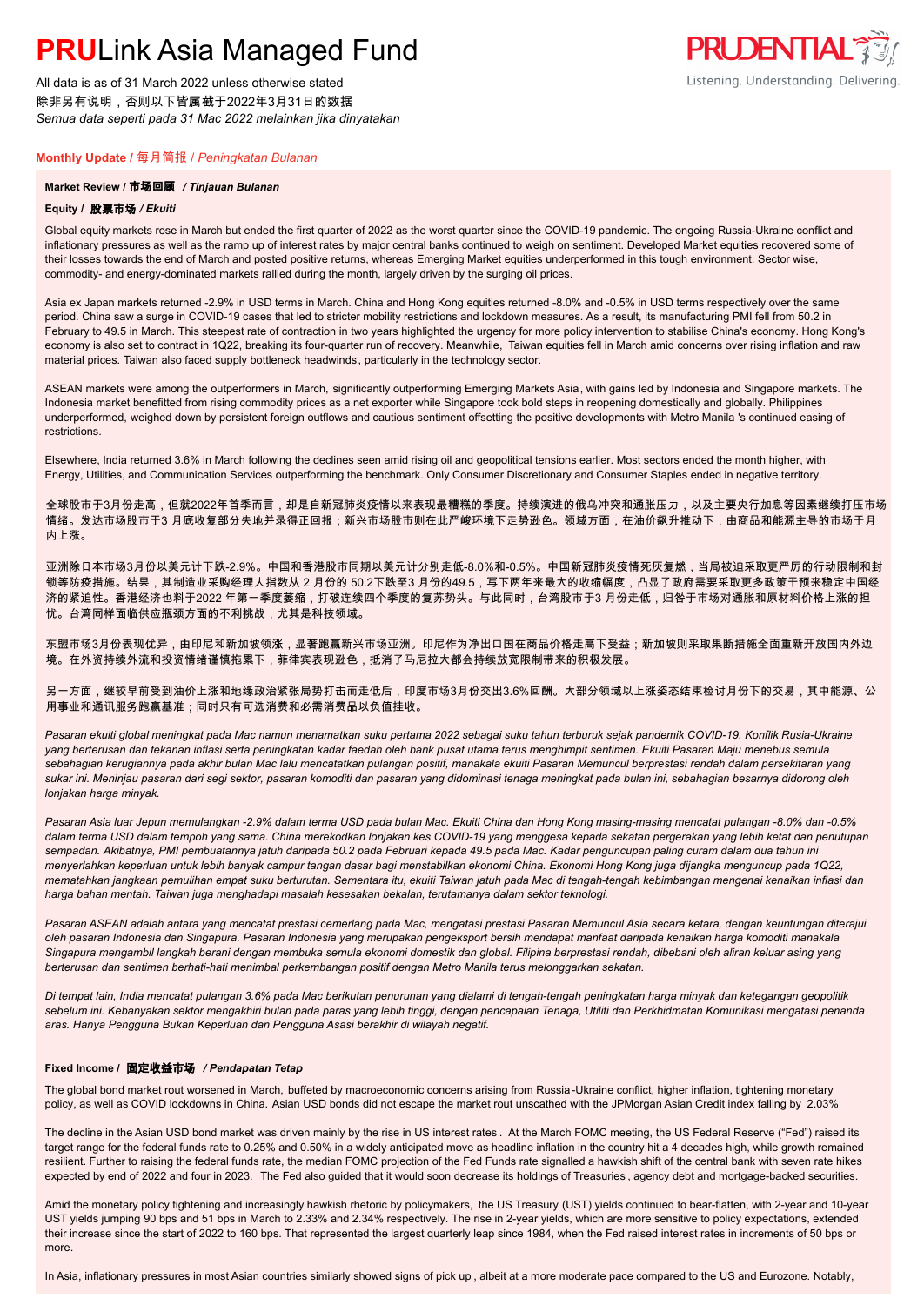

All data is as of 31 March 2022 unless otherwise stated 除非另有说明,否则以下皆属截于2022年3月31日的数据 *Semua data seperti pada 31 Mac 2022 melainkan jika dinyatakan*

headline inflation in Thailand jumped from 3.23% YoY in January to 5.28% YoY in February, while in India, CPI remained at elevated level of 6.07% YoY in February. However, the official PMI for China slipped slightly below 50 for the manufacturing and non-manufacturing sectors respectively in March, reflecting the increasing drag from the weakness in the property sector, as well as the increasing intensity of COVID lockdowns in selected cities.

Against this backdrop, broad-based declines were seen across the Asian USD credit market . While Asian investment grade credits in the region were hit harder by the rise in US interest rates, moderate spread tightening helped to cushion the negative impact and resulted in the sector's outperformance against the high yield sector . In particular, investment grade sovereigns, such as Philippine and Indonesian sovereigns, were the key outperformers. In contrast, high yield sovereigns, notably Pakistan sovereigns, underperformed.

Within the corporate sector, China high yield real estate corporates continued to underperform amid lacklustre property sales. However, the pledge by various Chinese authorities to stabilise financial markets and stimulate growth revived investor sentiment, including in the China real estate credit sector, which staged a strong rebound subsequently, narrowing the extent of underperformance.

俄乌冲突、通胀走高、货币政策收紧以及中国新冠肺炎疫情造成的封锁措施引发了市场对宏观经济的担忧,拖累全球债券市场于3 月份进一步挫低。亚洲美元债券无 法从有关跌势中幸免,JPMorgan亚洲信贷指数滑落了2.03%。

亚洲美元债券市场的跌势主要由美国利率走高驱动。美国联邦储备局("Fed")在 3 月份的 FOMC 会议上将联邦基金利率的目标区间上调至 0.25% - 0.50%,符合市 场预期;因为总体通胀率触及40年来的新高水平,但经济增长保持坚韧。除了提高联邦基金利率之外,FOMC对联邦基金利率作出的中值预测预示了央行的鹰派立 场;预计到 2022 年底将加息七次,2023 年加息四次。美联储还表示将很快减持国债、机构债和抵押贷款支持证券。

在货币政策收紧和政策制定家日益强硬的言论下,美国国债(UST)收益率继续熊巿趋平,两年期和 10 年期美国国债收益率于3 月份分别上涨 90 个基点和 51 个基 点至 2.33% 和 2.34%。对政策预期较为敏感的两年期国债收益率上涨,将自 2022 年初以来的涨幅扩大至 160 个基点。这是自 1984 年以来的最大季度涨幅,当时美 联储以 50 个基点或更大的幅度加息。

在亚洲,大多数亚洲国家的通胀压力同样出现回升迹象;但与美国和欧元区相比,增速较为温和。值得注意的是,泰国的总体通胀从 1 月份的按年3.23% 跃升至 2 月 份的按年5.28%。印度 2 月份消费价格指数按年保持在 6.07%的高位。然而,中国 3 月份制造业和非制造业的官方采购经理人指数分别略低于 50,反映房地产领域疲 软带来的拖累效应扩大,以及选定城市的COVID 封锁力度加大。

在这种情况下,亚洲美元信贷市场全面走低。尽管这个地区的亚洲投资级信贷更倾向于受到美国利率上升打击,信用价差适度收紧有助于缓冲该负面影响,支撑该领 域的表现优于高收益板块。特别是投资级主权证券,比如菲律宾和印尼等主权是表现优异的主要赢家。相比之下,高收益主权债券,尤其是巴基斯坦主权则走势逊 色。

在企业领域,中国高收益房地产公司在房地产销售低迷的情况下继续表现落后。然而,中国各当局对稳定金融市场和刺激增长作出的承诺重振了投资情绪;中国房地 产信贷板块随后强劲反弹,缩小了表现逊色的幅度。

*Kemerosotan pasaran bon global bertambah buruk di bulan Mac, dilanda kebimbangan makroekonomi yang timbul ekoran konflik Rusia-Ukraine, inflasi yang lebih tinggi, dasar monetari yang semakin ketat, di samping sekatan pergerakan COVID di China. Bon USD Asia tidak terkecuali daripada menerima kesan buruk pasaran dengan indeks JPMorgan Asian Credit jatuh 2.03%*

*Kemelesetan pasaran bon USD Asia didorong terutamanya oleh kenaikan kadar faedah AS. Semasa mesyuarat FOMC Mac, Fed seperti yang dijangkakan secara meluas telah menaikkan julat sasaran kadar dana persekutuannya kepada 0.25% dan 0.50%, apabila inflasi utama di negara tersebut mencecah paras tertinggi empat dekad, manakala pertumbuhan kekal mampan. Lanjutan dari kadar Dana Fed yang meningkat, median kadar unjuran FOMC ke atas kadar Dana Fed menandakan peralihan agresif bank pusat itu dengan jangkaan tujuh kenaikan kadar menjelang akhir 2022 dan empat lagi pada 2023. Fed juga memberi panduan bahawa tidak lama lagi ia akan mengurangkan pegangan dalam Perbendaharaan, hutang agensi dan sekuriti bersandarkan gadai janji.*

*Di tengah-tengah pengetatan dasar monetari dan retorik penggubal dasar yang semakin agresif, hasil Perbendaharaan AS (UST) terus mendatar, dengan hasil UST 2 tahun dan 10 tahun masing-masing melonjak 90 mata asas dan 51 mata asas pada bulan Mac kepada 2.33% dan 2.34%. Kenaikan hasil 2 tahun, yang lebih sensitif kepada jangkaan dasar, melanjutkan peningkatannya sejak permulaan tahun 2022 kepada 160 mata asas. Ia mewakili lonjakan suku tahunan terbesar sejak 1984 apabila Fed menaikkan kadar faedah dalam kenaikan 50 mata asas atau lebih.*

*Di Asia, tekanan inflasi di kebanyakan negara Asia juga menunjukkan tanda-tanda peningkatan, walaupun pada kadar yang lebih sederhana berbanding AS dan Zon Euro. Paling ketara, inflasi utama di Thailand melonjak daripada 3.23% YoY pada Januari kepada 5.28% YoY pada Februari, manakala di India, IHP kekal pada paras tinggi 6.07% YoY di bulan Februari. Walau bagaimanapun, PMI rasmi China susut sedikit di bawah 50 melibatkan sektor pembuatan dan bukan perkilangan masing-masing pada bulan Mac, mencerminkan pemanjangan seretan ekoran kelemahan sektor hartanah, serta sekatan COVID yang semakin ketat di bandar tertentu.*

*Berlatarbelakangkan suasana sedemikian, kemerosotan secara meluas dilihat di seluruh pasaran kredit USD Asia. Walaupun kredit gred pelaburan Asia di rantau ini terjejas lebih teruk susulan kenaikan kadar faedah AS, pengetatan spread yang sederhana telah membantu mengurangkan impak negatif lalu mendorong prestasi cemerlang sektor tersebut berbanding sektor hasil tinggi. Khususnya kerajaan gred pelaburan seperti kerajaan Filipina dan Indonesia, mencatatkan prestasi terbaik. Sebaliknya, kerajaan hasil tinggi, terutamanya kerajaan Pakistan, mencatat prestasi rendah.*

*Meninjau sektor korporat, korporat hartanah hasil tinggi China terus mencatatkan prestasi yang hambar di tengah-tengah jualan hartanah yang kurang memberangsangkan. Bagaimanapun, ikrar pelbagai pihak berkuasa China untuk menstabilkan pasaran kewangan dan merangsang pertumbuhan telah menyalakan semula sentimen pelabur, termasuk sektor kredit hartanah China, yang kemudiannya mengalami lonjakan mantap, lalu mengecilkan jurang prestasi yang hambar.*

### **Market Outlook /** 市场展望 */ Gambaran Bulanan*

#### **Equity /** 股票市场 */ Ekuiti .*

Value stocks continued to outperform in March 2022 creating a tailwind for our stock selection. The macroeconomic backdrop remains supportive for value stocks.

While headline valuations remain above long-term average levels, the valuation anomaly within Asian equity markets between value and quality / growth stocks remains near extreme levels and the Fund is well positioned to capture the opportunity as it unfolds.

价值股继续于2022年3月跑赢大市,为我们的股项选择带来利好。宏观经济背景仍然为价值股提供支持。

尽管整体估值仍高于长期平均水平,亚洲股票市场内价值与优质股/成长型股票之间存在的估值异常仍然接近极端水平;此基金已准备就绪抓紧此良机。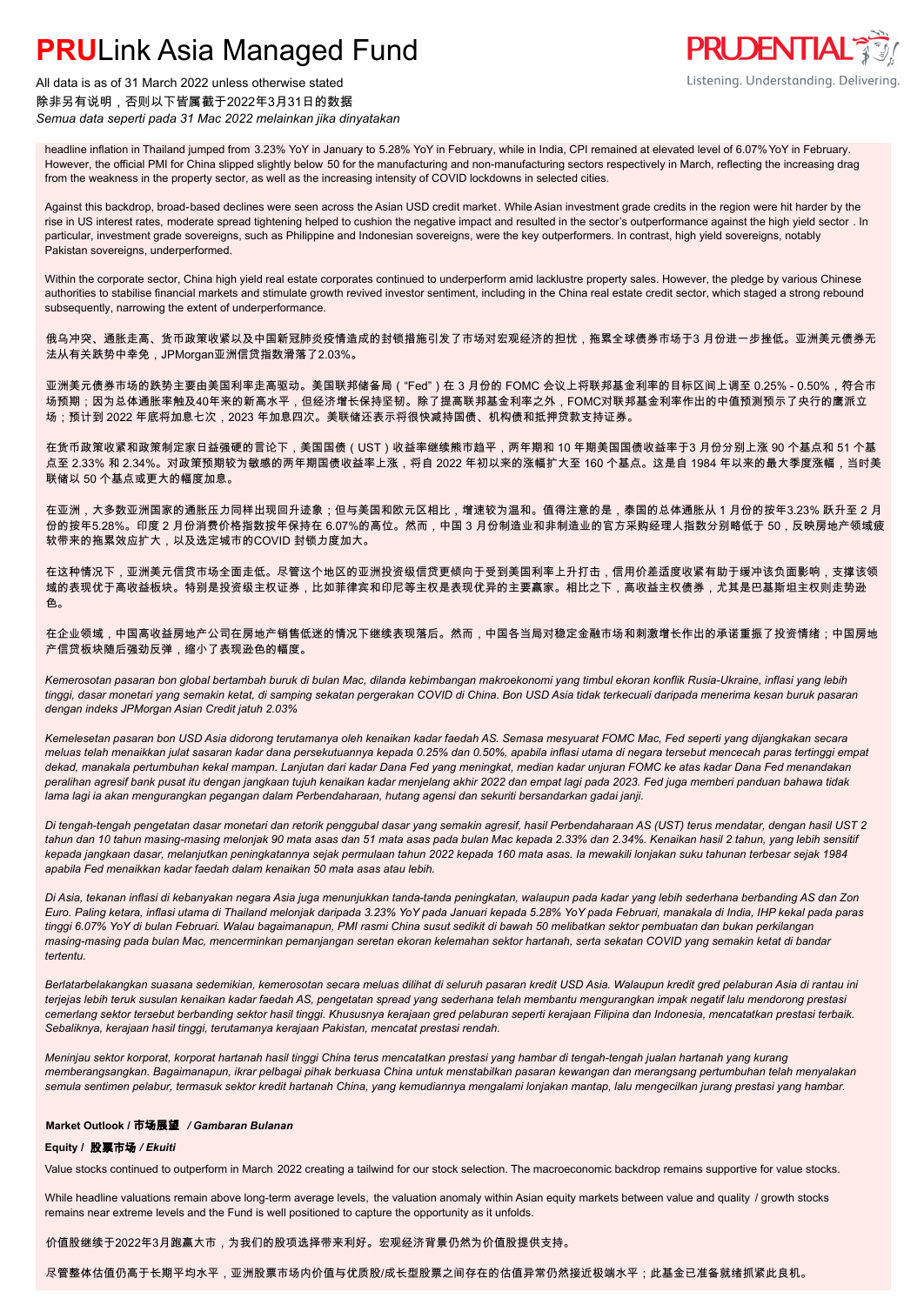All data is as of 31 March 2022 unless otherwise stated 除非另有说明,否则以下皆属截于2022年3月31日的数据 *Semua data seperti pada 31 Mac 2022 melainkan jika dinyatakan*

*Stok bernilai terus mencatat prestasi cemerlang di bulan Mac 2022 lalu mewujudkan peluang bagi pemilihan stok kami. Latar belakang makroekonomi kekal menyokong stok bernilai.*

*Walaupun penilaian utama kekal di atas paras purata jangka panjang, anomali penilaian dalam pasaran ekuiti Asia antara nilai dan kualiti / stok pertumbuhan kekal menghampiri paras ekstrem dan Dana berada pada kedudukan yang baik untuk merebut peluang tersebut tersedia.*

**PRUDENTIAL FILL** 

Listening. Understanding. Delivering.

### **Fixed Income /** 固定收益市场 */ Pendapatan Tetap*

With the ongoing conflict between Russia and Ukraine as well as lockdowns in China, the ensuing supply disruptions have resulted in significant upward pressure on inflation which is expected to be sustained until a new equilibrium between demand and supply has been reached. In this environment, concerns over more aggressive-than-anticipated monetary policy tightening by major central banks and its impact on global growth is expected to remain strong. The inversion of the 2Y/10Y UST curve further fanned fears that recession is near, although historically there have also been occasions of false signals from curve inversions.

In the near term, we may see global growth slowing as consumption is crimped by the rising commodity prices. However, we do not expect global growth to be fall off the cliff, as the waning impact of the Omicron variant, robust labour market, and generally healthy corporate fundamentals should help cushion the impact of weaker purchasing power due to the rising inflationary pressures. Asia should also be able to weather through the current growth and inflationary pressures better given the larger scope for economic rebound, having lagged the developed markets in terms of easing COVID restrictions. Furthermore, inflation in Asia has been relatively well behaved and while the region is experiencing an uptick in inflationary pressures due to the supply-side constraints, price increases are starting from lower grounds.

As such, while we remain mindful of the ongoing macroeconomic headwinds on individual issuers in the Asian USD credit market , most issuers should be able to weather through the current growth headwinds and rising input prices. The China real estate sector, which has been beaten down hard by the tightening of financing rules last year, could also see some stabilisation further out should the easing of policy measures be sustained, although we are mindful that property sales, in the near term, could continue to be dampened by the COVID lockdowns.

For the Fund, we maintain an overweight in the China property sector, although we remain selective, preferring state-owned (SOE) linked real estate names and select better-quality privately-owned enterprises, which could weather through the current liquidity squeeze.

At the same time, we will look to diversify away from long-dated China investment grade and SOE credits. This segment of the market has traditionally had long end buyers from US and Taiwan life companies, but these investors have turned cautious towards the, reducing the technical support for this segment.

We may also look to shift some of our long-dated BBB-rated credits to shorter dated papers in anticipation of the near-term volatility in US interest rates. However, we will also look to add duration in the portfolio, where US Treasury yields hit the upper end of our expected neutral range . While elevated inflationary pressures is likely to keep the Fed on a hawkish stance, we view that the likely rate hikes this year has been well priced in by the market, which could thus cap further rises in US interest rates from current level.

俄乌冲突持续上演以及中国实施封锁,随之而来的供应中断对通胀造成了巨大的上行压力;预计这种压力将持续存在,直至供需之间达到新的平衡。在这种环境 下,市场越加担忧主要央行收紧货币政策的力度将大于预期以及其对全球增长带来的冲击。尽管过去也曾出现过曲线倒挂发出错误信号的情况,两年/10年美国国债收 益率曲线倒挂进一步加剧了市场对衰退临近的顾虑。

短期内,我们可能会看到全球增长放缓,归咎于商品价格上涨抑制消费。然而,我们预计全球增长不会跌入谷底,原因是Omicron变异株的影响减弱、劳动力市场强劲 以及企业基本面普遍健康,料有助于缓解购买力因通胀压力走高而减弱的冲击。亚洲在放松新冠疫情限制方面落后于发达市场;鉴于亚洲经济拥有更大的反弹空 间,此区域也应该能够以更好的姿态安然度过当前的增长挑战和通胀压力。尽管此区域的通胀压力因供应限制走高,价格上涨是从较低的基础展开;因此,亚洲通胀 相对表现良好。

有鉴于此,虽然我们仍然关注持续的宏观经济逆风对亚洲美元信贷市场个别发行方带来的影响,大多数发行方料得以度过当前的增长逆风和不断上涨的投入价格。中 国房地产行业方面,尽管我们留意到房地产销售在短期内可能会继续受到 COVID 封锁的影响;如果当局继续放宽政策措施,去年因融资规则收紧而惨遭重创的中国房 地产领域料会进一步企稳。

就本基金而言,我们维持对中国房地产领域的增持,但仍保持选择性;偏好与国有(SOE)挂钩的房地产证券,并瞄准质量较好的民营企业,以安然度过当前的流动 性紧缩困境。

与此同时,我们将放眼多元化投资,而不再局限于长期中国投资级和国有企业信贷。传统上,这部分市场获得来自美国和台湾寿险公司的长期买家青睐,但这些投资 者变得谨慎,从而减少了对该领域的技术支持。

由于美国利率料于近期波动,我们还可能考虑将部分长期 BBB 评级信用的投资转移到短期票据。尽管如此,我们放眼提高投资组合内的长存续期配置,其中美国国债 收益率触及我们预期中和区间的上限。通货膨胀压力居高不下或使美联储保持鹰派立场,但我们认为,市场已经消化了今年的升息因素,并料限制美国利率从当前水 平进一步上升。

*Ekoran konflik antara Rusia dan Ukraine yang berterusan serta sekatan pergerakan di China, gangguan bekalan yang berlaku telah mengakibatkan tekanan menaik yang ketara ke atas inflasi yang dijangka akan berterusan sehingga keseimbangan baharu antara permintaan dan penawaran dicapai. Dalam persekitaran sebegini, kebimbangan terhadap pengetatan dasar monetari oleh bank pusat utama yang lebih agresif daripada jangkaan dan impaknya ke atas pertumbuhan global dijangka akan kekal kukuh. Penyongsangan keluk UST 2 tahun/ 10 tahun menyemarakkan lagi kebimbangan bahawa kemelesetan semakin hampir, walaupun dari segi sejarah terdapat juga peristiwa isyarat palsu daripada penyongsangan lengkung.*

*Dalam jangka terdekat, kita mungkin melihat pertumbuhan global yang semakin perlahan kerana penggunaan disekat oleh kenaikan harga komoditi. Walau bagaimanapun, kami tidak menjangkakan pertumbuhan global akan tergelincir kerana impak varian Omicron yang mengurang, pasaran buruh yang teguh dan asas korporat yang sihat secara amnya akan membantu mengurangkan kesan kuasa beli yang lebih lemah akibat tekanan inflasi yang meningkat. Asia juga seharusnya dapat mengharungi pertumbuhan semasa dan tekanan inflasi dengan lebih baik memandangkan skop pemulihan ekonomi yang lebih besar, setelah ketinggalan berbanding pasaran maju dari segi pelonggaran sekatan COVID. Tambahan pula, pembawaan inflasi di Asia yang secara relatifnya baik dan sementara rantau tersebut mengalami peningkatan tekanan inflasi akibat kekangan dari segi penawaran, kenaikan harga bermula dari bawah.*

*Oleh yang demikian, sementara kami sentiasa mengambil kira tekanan makroekonomi yang berterusan terhadap penerbit individu dalam pasaran kredit USD Asia, kebanyakan penerbit sewajarnya dapat mengharungi cabaran pertumbuhan semasa dan harga input yang meningkat. Sektor hartanah China yang terjejas teruk ekoran pengetatan peraturan pembiayaan tahun lepas juga boleh menggandakan usaha ke arah sebahagian penstabilan sekiranya langkah-langkah pelonggaran dasar dikekalkan, walaupun kami sedar bahawa jualan hartanah dalam tempoh terdekat, boleh terus dilembapkan oleh sekatan pergerakan COVID.*

*Menyorot Dana, kami mengekalkan pegangan berlebihan dalam sektor hartanah China, walaupun kami masih lagi selektif, mengutamakan nama harta tanah berkaitan*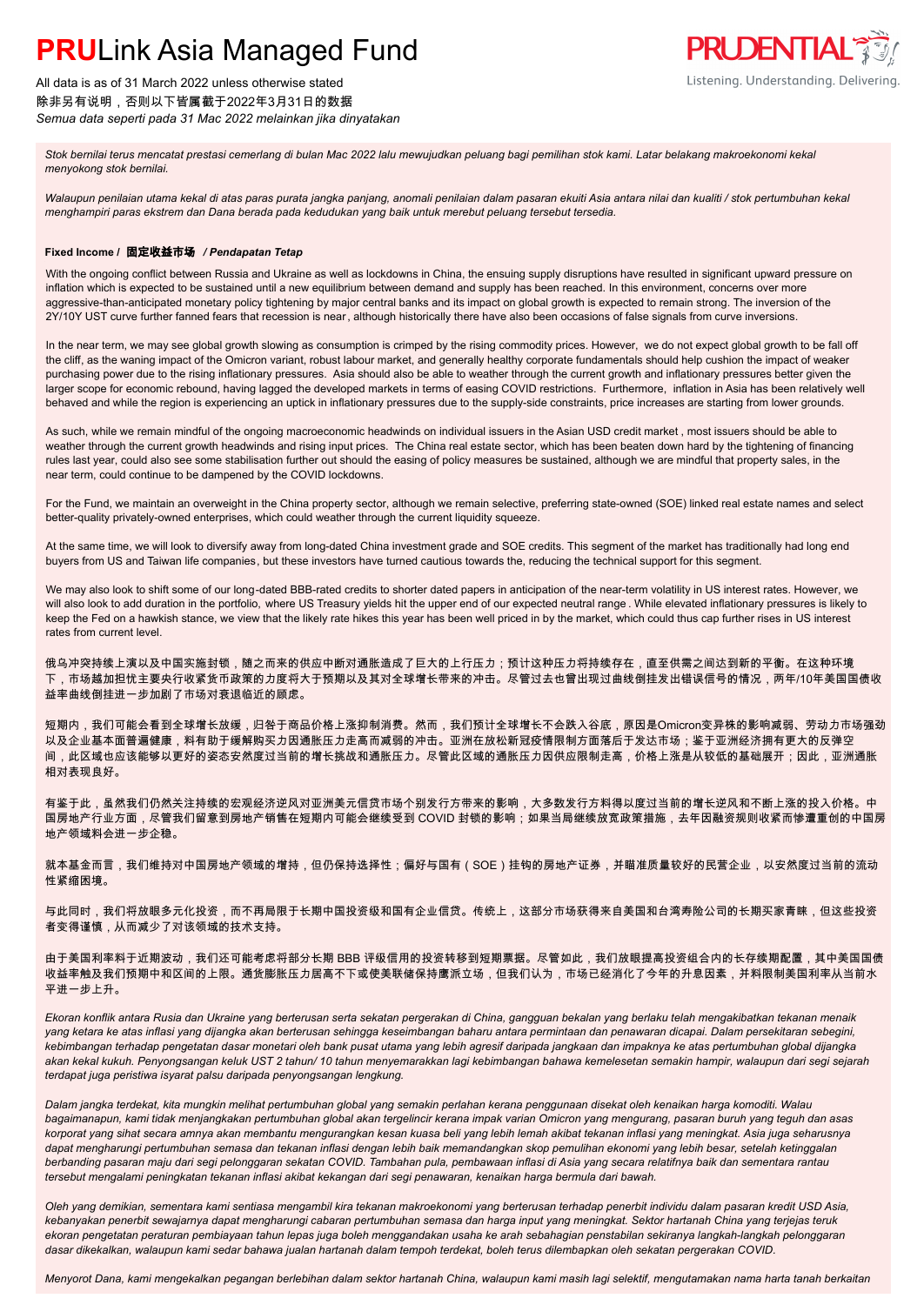

All data is as of 31 March 2022 unless otherwise stated 除非另有说明,否则以下皆属截于2022年3月31日的数据 *Semua data seperti pada 31 Mac 2022 melainkan jika dinyatakan*

*perusahaan milik negara (SOE) dan memilih perusahaan milik persendirian yang berkualiti lebih baik, yang boleh menelusuri kekangan mudah tunai semasa.*

*Pada masa yang sama, kami akan menimbang untuk beralih dari gred pelaburan China dan kredit SOE bertempoh panjang. Segmen pasaran ini secara tradisinya mempunyai pembeli daripada syarikat hayat AS dan Taiwan, tetapi pelabur berkenaan mula berhati-hati terhadap sektor tersebut, lalu mengurangkan sokongan teknikal ke atas segmen ini.*

*Kami juga mungkin akan mengalihkan beberapa kredit bertaraf BBB bertempoh panjang kepada kertas bertempoh lebih pendek kerana menjangkakan volatiliti kadar faedah AS dalam tempoh terdekat. Walau bagaimanapun, kami juga akan menilai untuk menambah tempoh dalam portfolio, yang mana hasil Perbendaharaan AS mencapai paras lebih tinggi julat neutral yang kami jangkakan. Sementara tekanan inflasi yang tinggi berkemungkinan akan mengekalkan pendirian agresif Fed, kami melihat bahawa kemungkinan kenaikan kadar tahun ini, pasaran telah menentuhargakannya dengan cekap maka ia boleh mengehadkan kenaikan kadar faedah AS daripada paras semasa.*

#### **Fund Review & Strategy /** 基金表现评论与投资策略 */ Tinjauan dan Strategi Dana*

The Fund returned -2.51% for the month, underperforming the benchmark return of -2.31% by 0.20%. Year-to-date, the Fund returned -3.22%, outperforming the benchmark return of -6.49% by 3.27%.

The Fund underperformed for the month, detracted mainly by the Asian Bond fund. For equity, stock selection within Indonesia and China were key contributors to relative performance during the month. At a sector level stock selection in Consumer Discretionary, Consumer Staples and Energy added value. The Fund's overweight position to Astra International, Cnooc and Bank Negara Indonesia added most to performance. For fixed income, the Fund's overweight in the China real estate sector weighed on relative performance. While the sector experienced a sharp rebound in the later part of the month amid hopes of policy support, earlier declines, particularly in the high yield real estate sector, contributed to the sector's underperformance over the month. The attribution effects negated gains from the underweight in Korea and Hong Kong credits which have experienced weakness amid the rise in US interest rates.

As the markets have become more volatile with uncertainty around the conflicts between Russia-Ukraine and with the rising concerns around stagflation, we see the need to be cautious on equities. In Fixed Income space, Asian bond markets have been relatively resilient amid the ongoing geopolitical conflict, on the region's generally strong economic and corporate fundamentals. Against this backdrop, the Fund is looking to underweight its equity exposure.

As of end-March 2022, the Fund has 29.8% exposure in bonds and 72.3% in equities (versus Neutral position of 30:70 bond:equity).

基金月内的回酬为-2.51%,跑输回酬为-2.31%的基准0.20%。年度至今,本基金的回酬是-3.22%,超越回酬为-6.49%的基准指标3.27%。

基金月内表现逊色,主要受亚洲债券基金拖累。股票方面,在印尼和中国的选股是月内相对表现的主要贡献功臣。至于领域,在可选消费、必需消费品和能源的部署 带来增值。另外,基金增持Astra International、中海油(Cnooc)和印尼国家银行(Bank Negara Indonesia)的部署是表现的最大贡献因素。固定收益方面,基金增 持中国房地产领域的部署拖累了相对表现。尽管该领域在政策支持的期盼下于月内下旬大幅反弹;早些时候,特别是高收益房地产板块的跌幅导致整体领域月内表现 不佳。该归因效应抵消了基金减持韩国和香港信贷带来的收益,这些信贷在美国利率走高的情况下走软。

俄乌冲突带来的不确定性以及市场对滞胀的担忧日益加剧,股市走势更加动荡;我们认为有必要对股票保持谨慎。至于固定收益,亚洲债券市场在持续的地缘政治冲 突下相对具有弹性;此区域的经济和企业基本面普遍强劲。在此背景下,基金正寻求减持其股票敞口。

### 截至2022年3月底,此基金在债券的投资比重为29.8%,股票的是72.3%(对比30:70债券:股票的中和部署)。

*Dana memberikan pulangan -2.51% di bulan ini, tidak mengatasi pulangan penanda aras -2.31% sebanyak 0.20%. Sejak awal tahun hingga kini, Dana mengembalikan -3.22%, mengatasi pulangan penanda aras -6.49% sebanyak 3.27%.*

*Dana berprestasi hambar dalam tempoh tinjauan, terjejas terutamanya oleh dana Bon Asia. Bagi ekuiti, pemilihan saham di Indonesia dan China merupakan penyumbang utama kepada prestasi relatif pada bulan tersebut. Meninjau pemilihan stok di peringkat sektor, sektor Pengguna Bukan Keperluan, Pengguna Asasi dan Tenaga menambah nilai pelaburan. Kedudukan wajaran berlebihan Dana kepada Astra International, Cnooc dan Bank Negara Indonesia menyumbang paling banyak kepada prestasi. Menyorot pendapatan tetap, wajaran berlebihan Dana dalam sektor hartanah China mempengaruhi prestasi relatif. Walaupun sektor tersebut mengalami lonjakan mendadak pada akhir bulan di tengah-tengah harapan kepada sokongan dasar, kemerosotan terutama sekali sektor hartanah hasil tinggi pada awalnya, telah mengakibatkan prestasi rendah sektor tersebut di sepanjang bulan. Kesan atribusi telah menidakkan keuntungan ekoran kekurangan pegangan di Korea dan kredit Hong Kong yang mengalami kelemahan susulan kenaikan kadar faedah AS.*

*Memandangkan pasaran semakin tidak menentu dengan ketakpastian seputar konflik antara Rusia-Ukraine dan dengan kebimbangan mengenai stagflasi yang semakin meningkat, kami melihat keperluan untuk berhati-hati terhadap ekuiti. Menyorot ruang Pendapatan Tetap, pasaran bon Asia secara relatifnya berdaya tahan di tengah-tengah konflik geopolitik yang berterusan, berdasarkan asas ekonomi dan korporat yang kukuh di rantau ini. Oleh yang demikian, Dana sedang menimbang untuk mengurangkan pendedahan ekuitinya.*

*Sehingga akhir Mac 2022, Dana mempunyai 29.8% pendedahan dalam bon dan 72.3% dalam ekuiti (berbanding kedudukan Neutral 30:70 bon:ekuiti).*